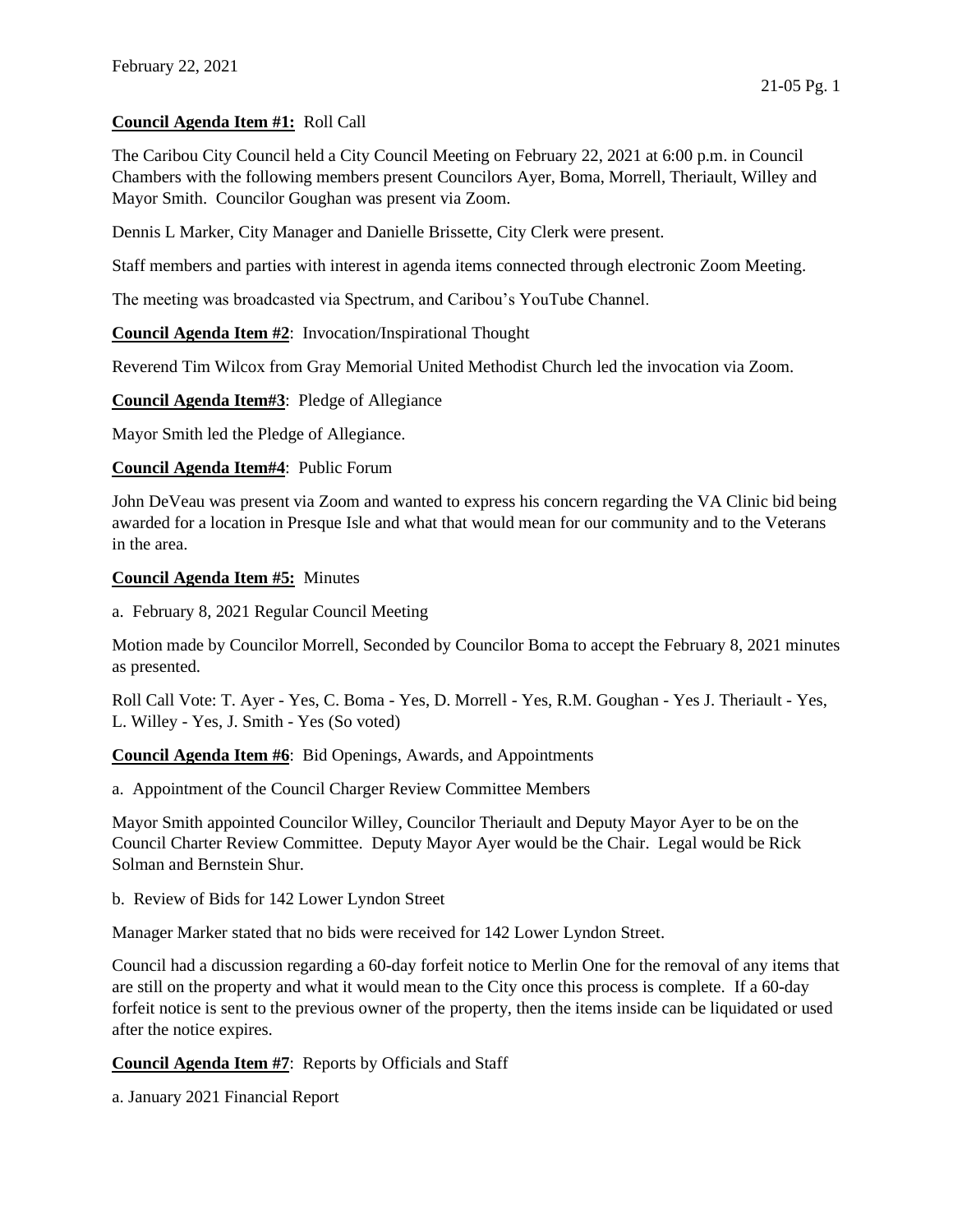Manager Marker explained where we were in the budget process and what was needed to proceed, and the timeline as outlined by the Charter.

Carl Grant explained the January 2021 financial report.

## B. Manager's Report

If any businesses are interested in looking at CBDG funds they need to get with Ken Murchison, and he can help them with the process on that. In general, a letter of intent has to be submitted to the state and they are due about the first of March depending on the funding.

Manager Marker reviewed the City Manager's Report dated February 19, 2021.

## **Council Agenda Item#8**: Old Business

a. Discussion Regarding 2021 Budget Review

Manager Marker explained that there will be a Capital Plan Committee Meeting scheduled for tomorrow at 2:30 p.m. He asked for more direction from the Council about revenues and expenses compared to 2020.

Council will be holding a special Budget Workshop Meeting on Friday February 26, 2021 at 6:00 p.m. in the Council Chambers.

**Council Agenda Item #9**: New business & Adoption of Ordinances and Resolutions

a. Resolution 02-22-2021 Designating Caribou as a Second Amendment Sanctuary City

Councilor Theriault asked why the Council is considering this resolution.

Deputy Mayor Ayer explained his concern and why he believes that Caribou should be designated as a Second Amendment Sanctuary City. He acknowledged that there are places guns should not be allowed like elementary schools and metal detectors could be employed to help that, but too many laws are being proposed that are not common sense. It is to show that we follow the constitution. He stated that the resolution has been sent to a legal team and that they had overwhelming support for it. This just reaffirms the City of Caribou's ability to say we are pro Second Amendment.

Councilor Theriault expressed concern that if the legislature tightens up the laws the Sanctuary City designation won't follow the rules. Caribou would become a City that wouldn't follow the rules if we don't like them.

Councilor Morrell stated that he is in favor and he has a Second Amendment Right and he is going to keep it. He stated that he commends Fort Fairfield for doing it first.

Councilor Willey stated she agrees that we should have more protection at our schools, but she would like the opportunity to research a little more on the topic.

Councilor Boma stated that she has made some calls and would also like the opportunity to research the topic further.

Councilor Goughan stated that he is in favor of the resolution.

Resolution 02/22/2021 is being treated as a first read and will be on a future regular meeting agenda for further discussion.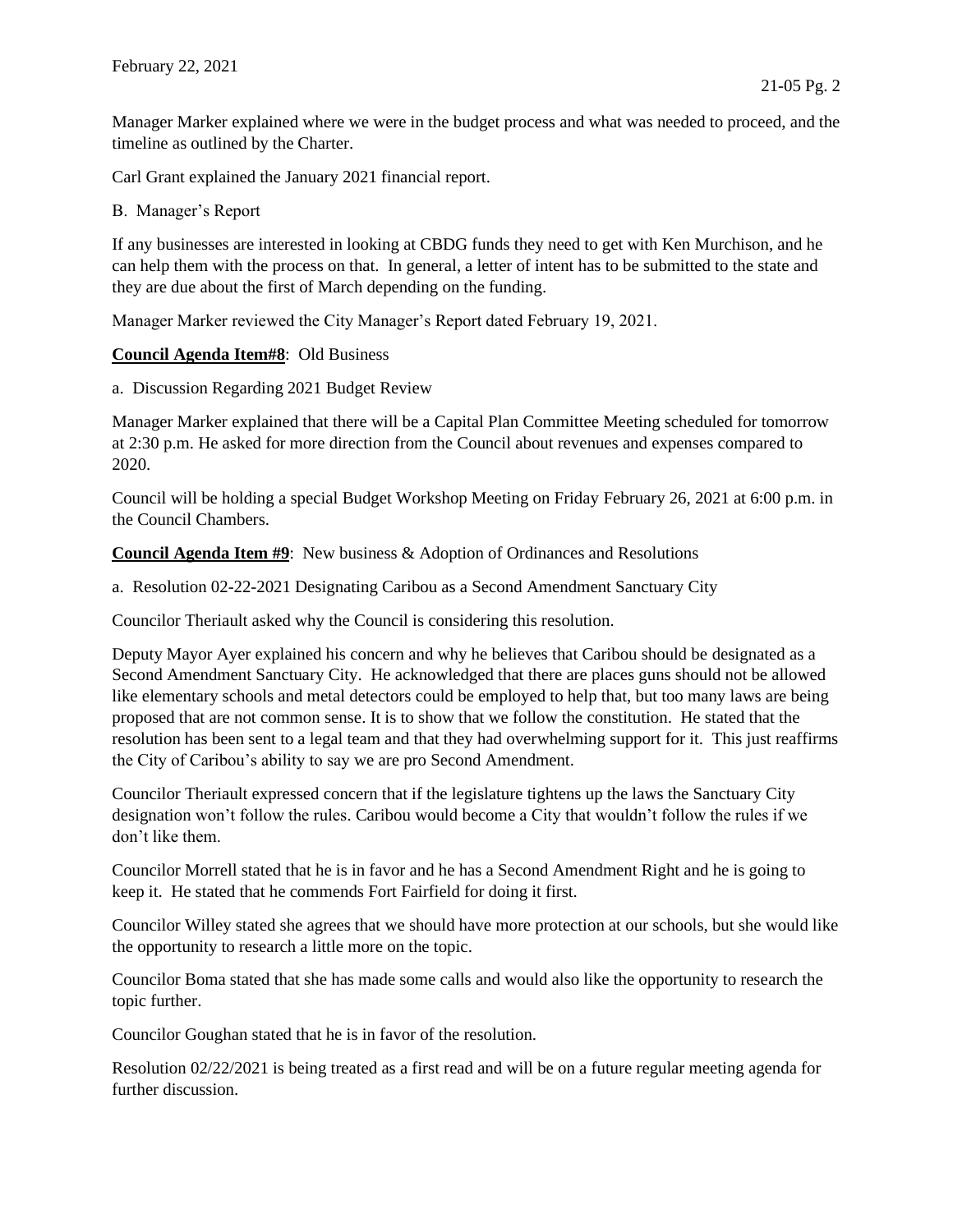b. Caribou Trailer Park Closure Assistance Package

Manager Marker explained that there are currently 13 trailers remaining in the park, 2 of which are abandoned (1 being uninhabitable), 1 is in bad condition and might be moveable, and 11 others. The Trailer Park Closure Committee is recommending that the last six months of the lease be waived so that tenants can save up some money for their relocation expenses. Additionally, \$1,000 from the city's trailer park reserve fund be offered to each trailer owner to:

- a. reimburse their trailer relocation costs or
- b. as payment for a bill of sale for their trailers, and
- c. the funds would first be applied to back rent owed if any.

Part of this is to speed up a process to keep out of the Abandonment process to keep everything moving along once the park is closed. This is being considered as a first read and will be on a future agenda.

c. First Read of Lease Agreement with SynerGen Solar for Solar Project on Ogren Dump Site

Manager Marker explained the Lease and intent of SynerGen Solar to create a 4-megawatt solar power generation facility on the City's old dump property. One of the points is the potential of if 20-40 years down the road what happens if the company is not in existence what would happen and how would it be decommissioned. They are looking at \$250,000 that would need to be put up as a cash bond or surety in favor of the City so if the plant is no longer functional the funds are available to clean up the site.

## **Council Agenda Item #10**: Reports and discussion by Mayor and Council Members

Councilor Theriault stated that she attended a Nylander Board meeting and that they had received a thank you letter from Felicity Dixon and she thanked the museum for everything they do in our community and how much of an impact they had on her as a child and are now being utilized for her children. There is also concern that there maybe should be a part time employee provided by the City to work along with the VISTA employee. There is also a thought that they would benefit from installing heat pumps for the building.

Councilor Morrell will have the Building Committee take a look and discuss options for the building that currently houses the Nylander museum.

**Council Agenda Item #11**: Executive Session(s) (May be called to discuss matters identified under Maine Revised Statutes, Title 1, §405.6)

a. Real Estate Matters and Economic Development under §405.6.C.

Motion made by Councilor Willey to enter executive session to discuss Real Estate Matters and Economic Development under §405.6.C. at 7:39 p.m.

Roll Call Vote: T. Ayer - Yes, C. Boma - Yes, R.M. Goughan - No, D. Morrell - No, J. Theriault - Yes, L. Willey - Yes, J. Smith - Yes (So voted)

Councilor Morrell did not stay for executive session.

Council exited executive session at 8:04 p.m.

No action was taken.